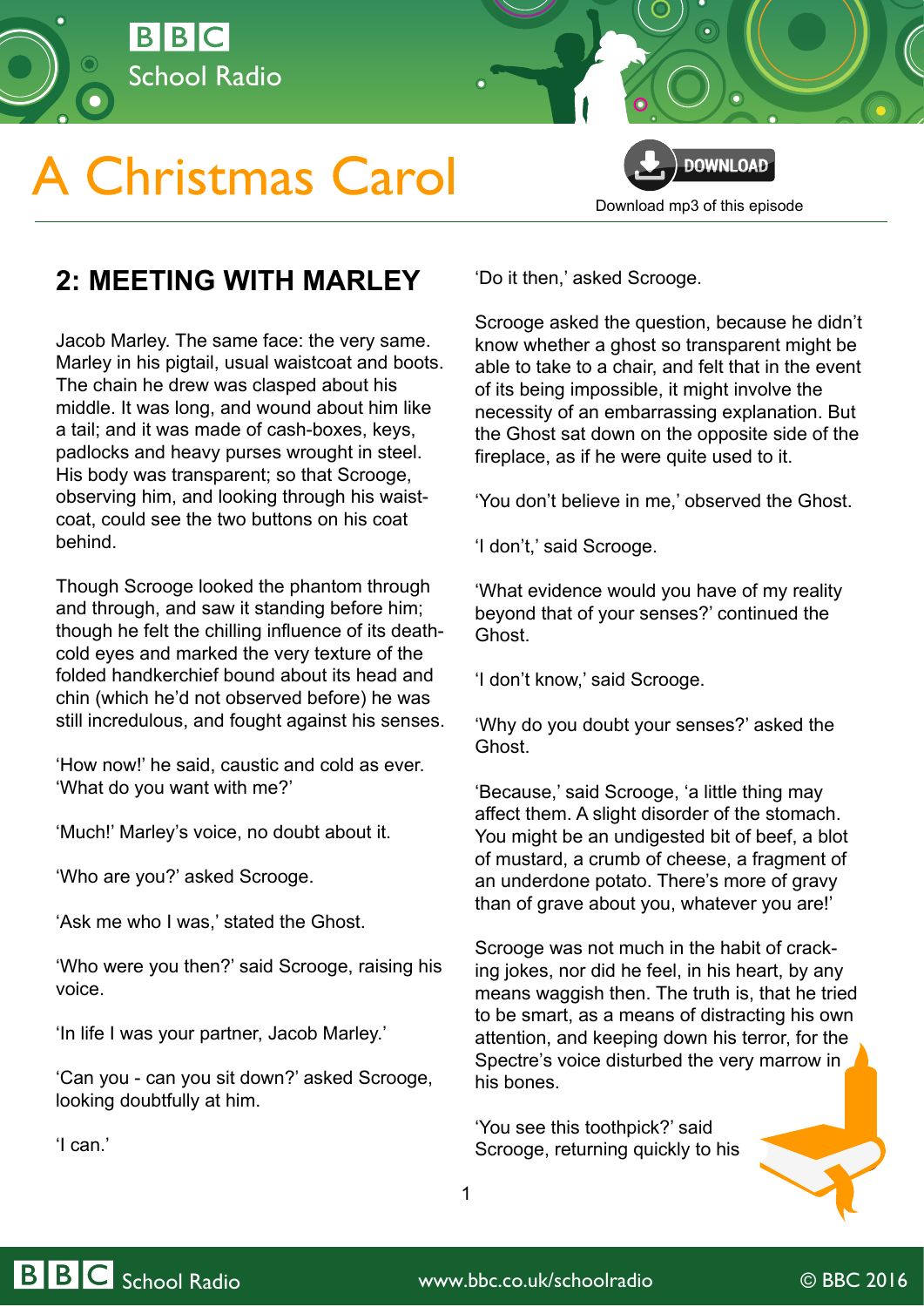



A Christmas Carol - 2: Meeting with Marley

point and wishing, though it were only for a second, to divert the vision's stony gaze from himself.

'I do,' replied the Ghost.

'You're not looking at it,' said Scrooge.

But I see it,' said the Ghost.

'Well!' returned Scrooge, 'I have but to swallow this, and be for the rest of my days persecuted by a legion of goblins, all of my own creation. Humbug, I tell you; humbug!'

At this the spirit raised a frightful cry, and shook its chain with such a dismal and appalling noise, that Scrooge held on tight to his chair, to save himself from falling in a swoon. But how much greater was his horror, when the phantom, taking off the bandage round its head - as if it were too warm to wear indoors - its lower jaw dropped down upon its chest!

Scrooge fell upon his knees, and clasped his hands before his face.

'Mercy!' he said. 'Dreadful apparition, why do you trouble me?'

'Do you believe in me or not?'' replied the Ghost.

'I do! I must. But why do spirits walk the earth, and why do they come to me?'

'It is required of every man,' the Ghost returned, 'that the spirit within him should walk among his fellow-men, and travel far and wide; and if that spirit goes not forth in life, it is condemned to do so after death. It is doomed to wander through the world and witness what it

cannot share, but might have shared on earth, and turned to happiness!'

Again the Spectre raised a cry, and shook its chain, and wrung its shadowy hands.

'You are chained,' said Scrooge, trembling. 'Tell me why?'

'I wear the chain I forged in life,' replied the Ghost. 'I made it link by link, and yard by yard; I girded it on of my own free will, and of my own free will I wore it. Is its pattern strange to you?'

Scrooge trembled more and more.

'Or would you know the weight and length of the chain you bear yourself? It was full as heavy and as long as this, seven Christmas Eves ago. You have laboured on it, since. It is a ponderous chain!'

Scrooge glanced about him on the floor, in the expectation of finding himself surrounded by some fifty or sixty fathoms of iron cable: but he could see nothing.

'Jacob,' he said, imploringly. 'Tell me more. Speak comfort to me, Jacob.'

'I have none to give,' the Ghost replied. 'Comfort comes from other regions, Ebenezer Scrooge, and is conveyed to other kinds of men. Nor can I tell you what I would. A very little more, is all that is permitted to me. I cannot rest, I cannot stay, I cannot linger anywhere. In life my spirit never walked beyond our counting-house - and now weary journeys lie before me!'

It was a habit with Scrooge, whenever he became thoughtful, to put his

2

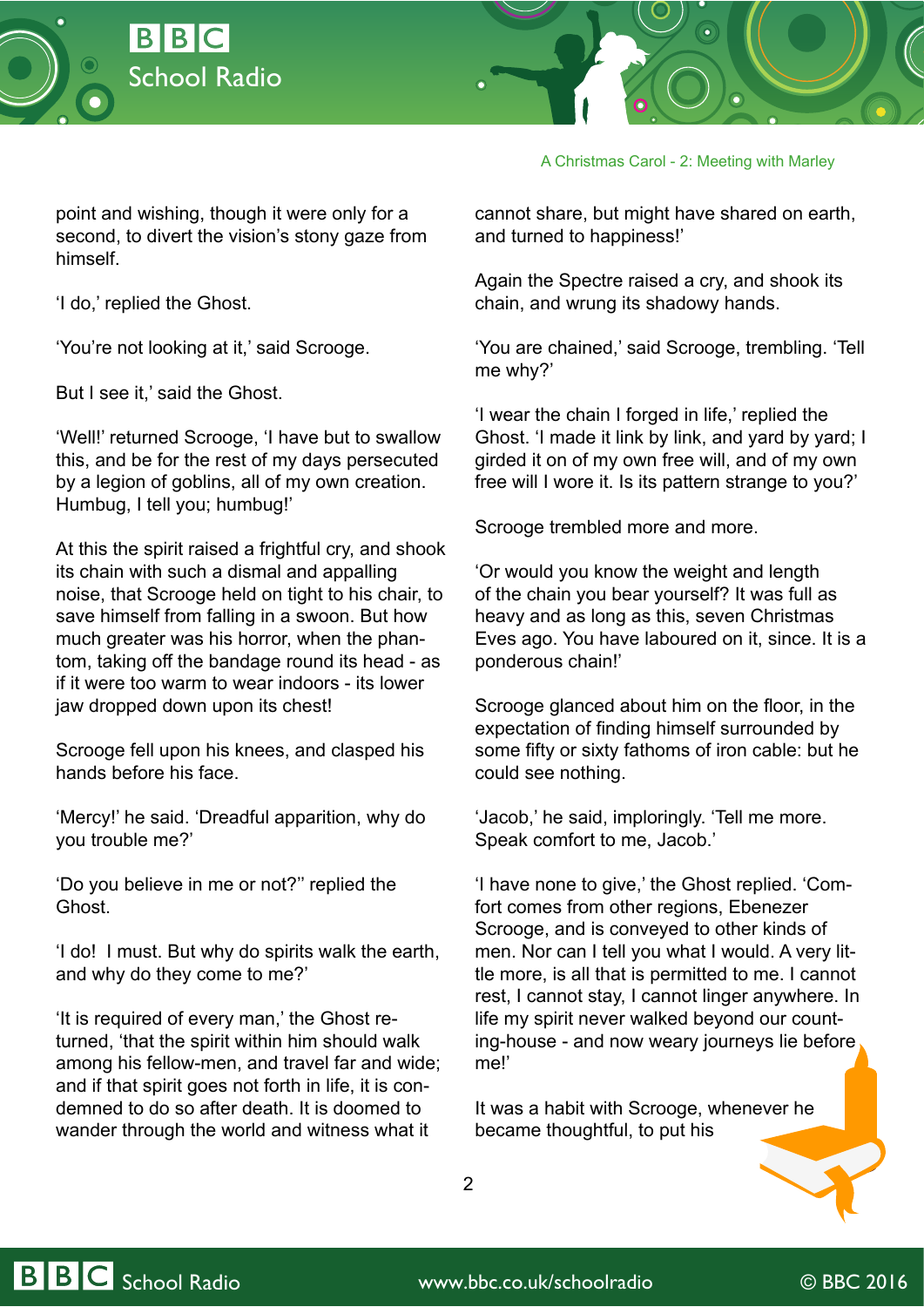



A Christmas Carol - 2: Meeting with Marley

hands in his breeches pockets. Pondering what the Ghost had said, he did so now, but without lifting up his eyes, or getting off his knees.

'You must have been very slow about it, Jacob,' Scrooge observed, in a business-like manner, though with humility and deference.

'Slow!' the Ghost repeated.

'Seven years dead,' mused Scrooge. 'And travelling all that time?'

'The whole time,' said the Ghost. 'No rest, no peace. Incessant torture of remorse.'

'You travel fast?' said Scrooge.

'On the wings of the wind,' replied the Ghost.

'You might have got over a great quantity of ground in seven years,' said Scrooge.

The Ghost, on hearing this, set up another cry, and clanked its chain hideously in the dead silence of the night.

'Oh! captive, bound, and double-ironed,' cried the Phantom, 'and not to know that any space of regret can make amends for one life's opportunities misused! Yet such was I! Oh! such was I!'

'But you were always a good man of business, Jacob,' faultered Scrooge, who now began to apply this to himself.

'Business!' cried the Ghost, wringing its hands again. 'Mankind was my business. The common welfare was my business; charity, mercy, benevolence were my business. The dealings

of my trade were but a drop of water in the comprehensive ocean of my business!'

It held up its chain at arm's length, as if it were the cause of all its unavailing grief, and flung it heavily upon the ground again.

'This is the time of year I suffer most,' the Spectre said. 'Why did I walk through crowds of fellow-beings with my eyes turned down, and never raise them to that blessed star which led the wise men to a poor abode? Were there no poor homes to which its light would have led me!'

Scrooge was very much dismayed to hear the Spectre going on at this rate, and he began to quake exceedingly.

'Hear me!' cried the Ghost. 'My time is nearly gone.'

'I will,' said Scrooge. 'But don't be hard upon me, Jacob!'

'How is it that I appear before you in a shape that you can see, I may not tell. I have sat invisible beside you many and many a day.'

It was not an agreeable idea. Scrooge shivered and wiped the perspiration from his brow.

'That is no light part of my penance,' pursued the Ghost. 'I am here tonight to warn you, that you have yet a chance and hope of escaping my fate. A chance and hope of my procuring, Ebenezer.'

'You were always a good friend to me,' said Scrooge. 'Thank'ee!'

'You will be haunted,' resumed the

3